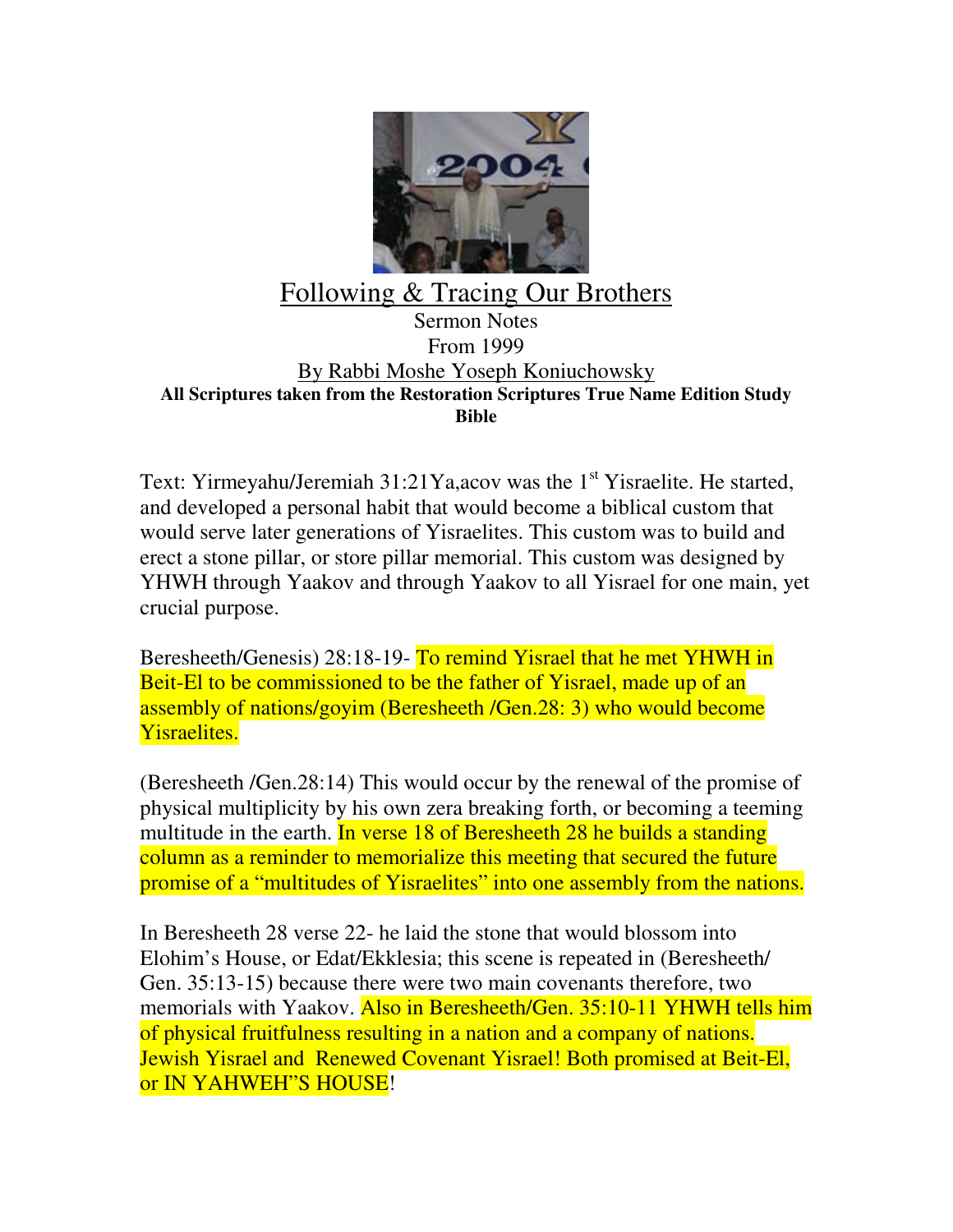We see Yisrael doing the same in (Beresheet/Gen. 31:44-47, and Yahoshua in Yahoshua/Joshua 24:24-26). A doleman is mentioned here as a memorial to the covenant Yisrael agreed to with YHWH to keep and obey Torah. These dolemans were used as tools to remind and turn Yisrael back in their times of weakness and forgetfulness (Joshua 4:4-9, 19-24). These pillars were also set up to remember an event, or to mark one's way back to a place of victory, deliverance and peace. (Yahoshua/Joshua 7: 25-26, Yahoshua/ Josh.8:29)

Thus this was a uniquely Yisraelite biblical custom and is found throughout all Yisrael. The dolemans of the east bank are called by Arabs "Kubur B'nai Yisrael" the caves of the children of Yisrael, proving Yisraelite ownership to both banks. Amazingly, these dolemans have been found only in Yisrael and North and Northwest Europe. These Yisraelite dolemans have been found in England, Ireland, Scotland, France, Scandinavia and Denmark.

Overseas these dolemans have been found in Denmark, more than any other country in Europe. More than 20,000 have been discovered in Yisrael alone. In (Yirmeyahu/Jeremiah 31:20-21) as well as the rest of the chapter, returning Ephraim Yisrael is commanded to set up signposts or tzionim. Or literally signs pointing home to Zion!

Tzionim were done by erecting stone monuments. There were 21 commands to the 10 tribes to erect signposts, or high heaps of stones as they were traveling the highway to exile. These dolemans would remain intact so as to guide returning Ephraim as to the highway they must take back to the promised land. Even though exile was imminent, return is inevitable.

Everywhere they took to the highway of exile they erected these dolemans by YHWH's command. Jeremiah is saying that these monuments will make it possible for future generations of lost Yisraelites to learn not only the way back but the paths, lands and directions of resettlement in Yisrael.

These dolemans are found in Yisrael in a northwest direction as well as in North and Northwest Europe. The Celts and Druids built identical dolemans as the ancient Yisraelites. All the countries of West and Northwest Europe alone contain these identical dolemans by which we can trace our brothers to the West. The Tzionim and the Tamrurim, the signposts and high heaps, trace the paths of Yisraelite migration biblically to the West of Yisrael.